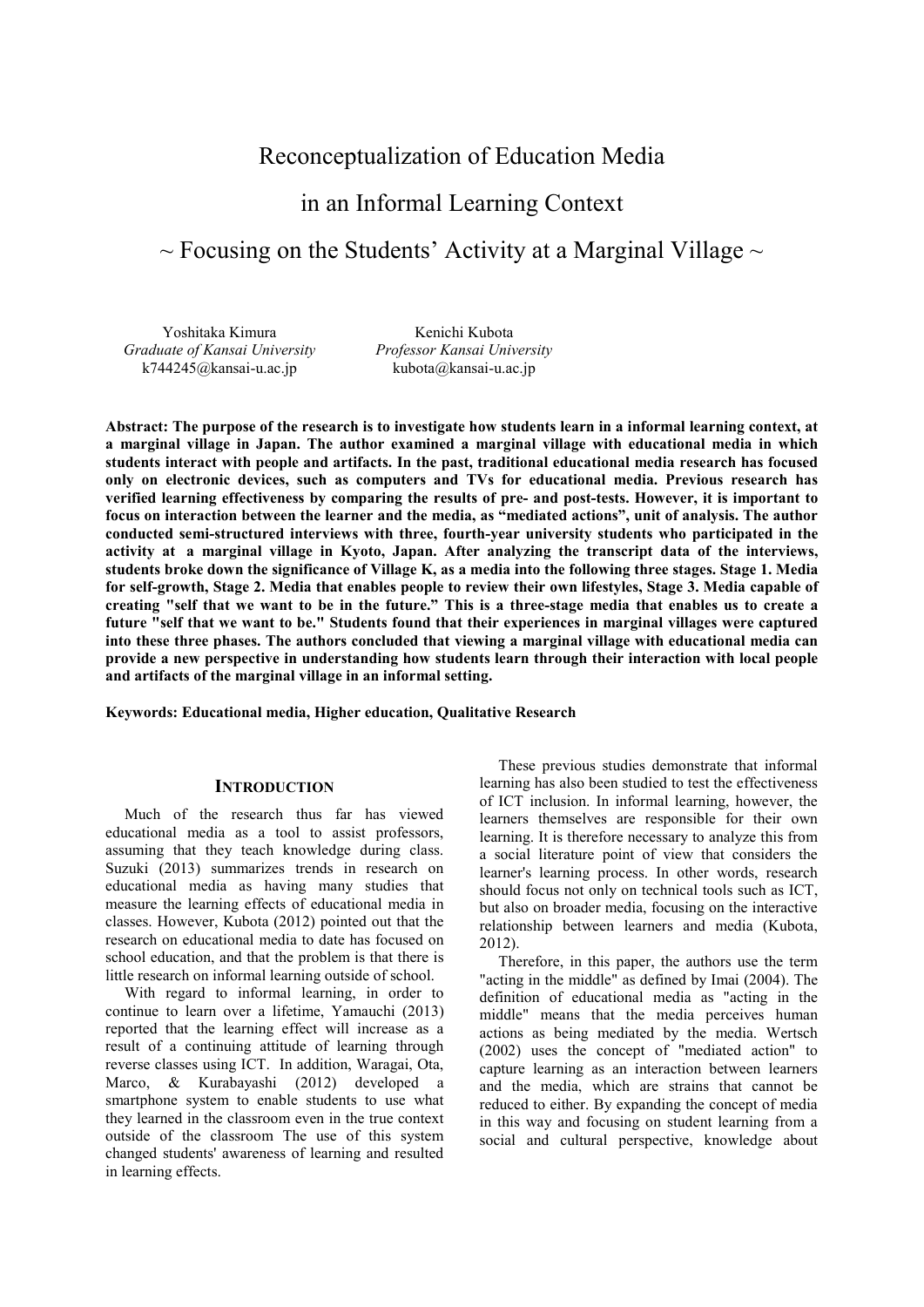informal learning can be fully generated (Kubota 2012).

Recently, fieldwork and problem-solving learning in marginal villages have been implemented in regular courses and other events, that have gained attention. In this study, the authors will proceed with the discussion of marginal villages as educational media. When viewed from a sociocultural perspective, rather than just a "place," the marginal colonies were considered to be historical cultural artifacts and as a mediator tool for learners. The author focused on the interaction between this artifact and the student.

### **RESEARCH DESIGN AND METHOD**

The purpose of this study is to highlight the interactions between marginal village (media) and students in informal learning, as well as media in which marginal communities became the media for students and the learning they obtain. The authors then examined how students learned using educational media in an informal setting.

The subjects of this study is a group of students, from University K, who worked in a marginal community with the goal of revitalizing villages located in the mountainous region of Sakyo-ku, Kyoto Prefecture (hereinafter referred to as "Village K"). The authors interviewed three students in this study. The form of the interview was a group interview with two authors and the target audience.

Qualitative analysis was performed as a method of analysis. The procedure was as follows: 1. Writing interview data of three students, 2. Writing and opencoding the data, 3. Categorizing labels extracted in open coding, 4. Identifying relationships between categories. The descriptions of the generated categories are described in brackets, and the descriptions of the students are described in quotes, as shown in more detail below.

#### **RESULTS**

As a result of the analysis, students identified the significance of Village K as a media into the following three stages through Village K. Stage 1. Media for self-growth, Stage 2. Media that enables people to review their own lifestyles, Stage 3 Media capable of creating "self that we want to be" in the future. This is a three-stage media that enables people to create a future "self that they want to be." Students found that marginal villages were captured in these three phases.

### **Stage 1. Media for Self-Growth**

An experienced and knowledgeable coordinated organized the activities for students in Village K.

When students heard the stories of the coordinator and became involved in activities, the students felt, "I'm very interesting because I have a lot of (life)

experiences and want to know more about the coordinator's ideas." In other words, Village K appears to function as a medium that creates a connection between students, who are able to "learn something" and people who are able to act independently.

### **Stage 2. Media for Reviewing Your Life**

 Student S realized that many of the conveniences normally seen in urban life were not available in the marginal village. Students appreciated this rural life style, living with nature, where even cooking simple foods like rice was done without electricity.

#### **Stage 3. Media capable of creating "self that we want to be" in the future**

Throughout activities and the lifestyles in Village K, students began to look at themselves in terms of their future jobs. For example, Student H wanted a job that would enable students to share Japanese culture with foreigners. Student H had the opportunity to experience living in a natural environment and the culture of Village K during his stay there. Student S became more interested in rural life and began to think about "migration to marginal villages" while living in Village K. "It's like old age, isn't it? I'd like to move to Village K," he said. He decided that he wanted to live in rural areas in the future.

### **CONCLUSION**

Analysis using the concept of "mediated action," which provides a sociocultural perspective, provided a dynamic picture of student learning. Students and the media were constantly in tension, and if the tools used by students changed, the content of learning changed. In addition, if the things they want to learn changed, the media changed. The authors suggest that dynamically treating of educational media can become the focus of future examination of educational media in the research of informal learning.

#### **REFERENCES**

- Imai, Y. (2004). Media perspective on education: Toward a transformation of the concept of education, Publisher of Tokyo University
- Kubota, K. (2012). Expanding the media concept and future direction of "educational media research:" Re-thinking research methodology from the viewpoint of socio-cultural approach. *Japanese Journal of Educational Media Research, 18*(1-2), 49-56.
- Suzuki, K. (2013). Discovering new in educational media study by taking lessons from the past. *Japanese Journal of Educational Media Research, 19*(2), 37-46.
- Waragai, I., Ohta, T., Raindl, M., & Kurabayashi, S. (2012). An experience-oriented language learning